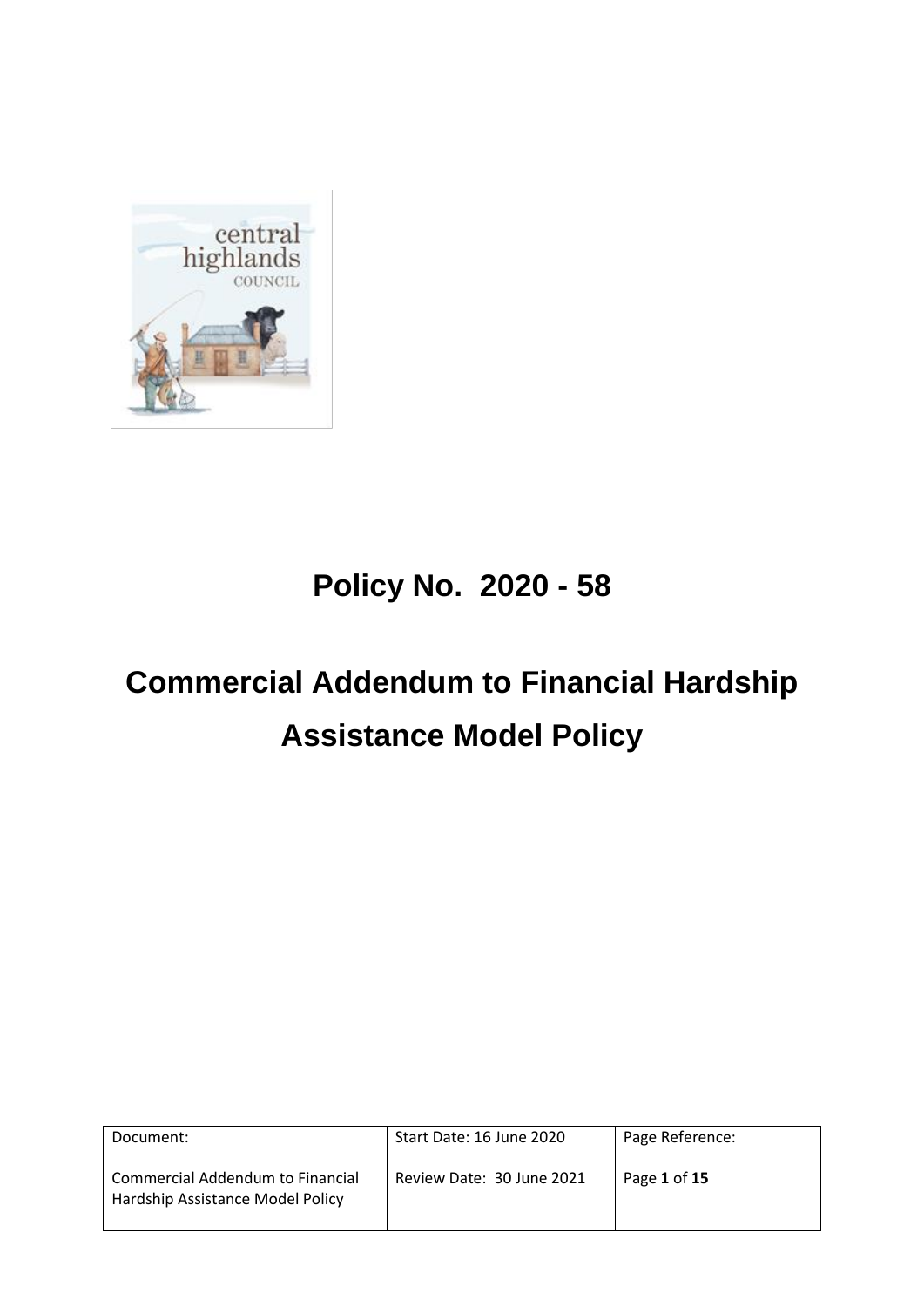# Document Control

| <b>Policy Name</b>                            | <b>Commercial Addendum to Financial Hardship</b><br><b>Assistance Model Policy</b>                     |
|-----------------------------------------------|--------------------------------------------------------------------------------------------------------|
| <b>First issued/approved</b>                  | 16 June 2020                                                                                           |
| Source of approval/authority                  | <b>Council Meeting</b>                                                                                 |
| Last reviewed                                 |                                                                                                        |
| Next review date                              | 30 June 2021                                                                                           |
| <b>Version number</b>                         | 1.0                                                                                                    |
| <b>Responsible Officer</b>                    | <b>General Manager</b>                                                                                 |
| Department responsible for policy development | Corporate & Financial Services                                                                         |
| <b>Strategic Plan reference</b>               |                                                                                                        |
| <b>Related policies</b>                       | Local Government Act 1993, Part 9 - Rates<br>$\bullet$<br>and Charges<br>Rates and Charges Policy<br>٠ |
| <b>Publication of policy</b>                  | www.centralhighlands.tas.gov.au                                                                        |

| Document:                                                            | Start Date: 16 June 2020  | Page Reference: |
|----------------------------------------------------------------------|---------------------------|-----------------|
| Commercial Addendum to Financial<br>Hardship Assistance Model Policy | Review Date: 30 June 2021 | Page 2 of 15    |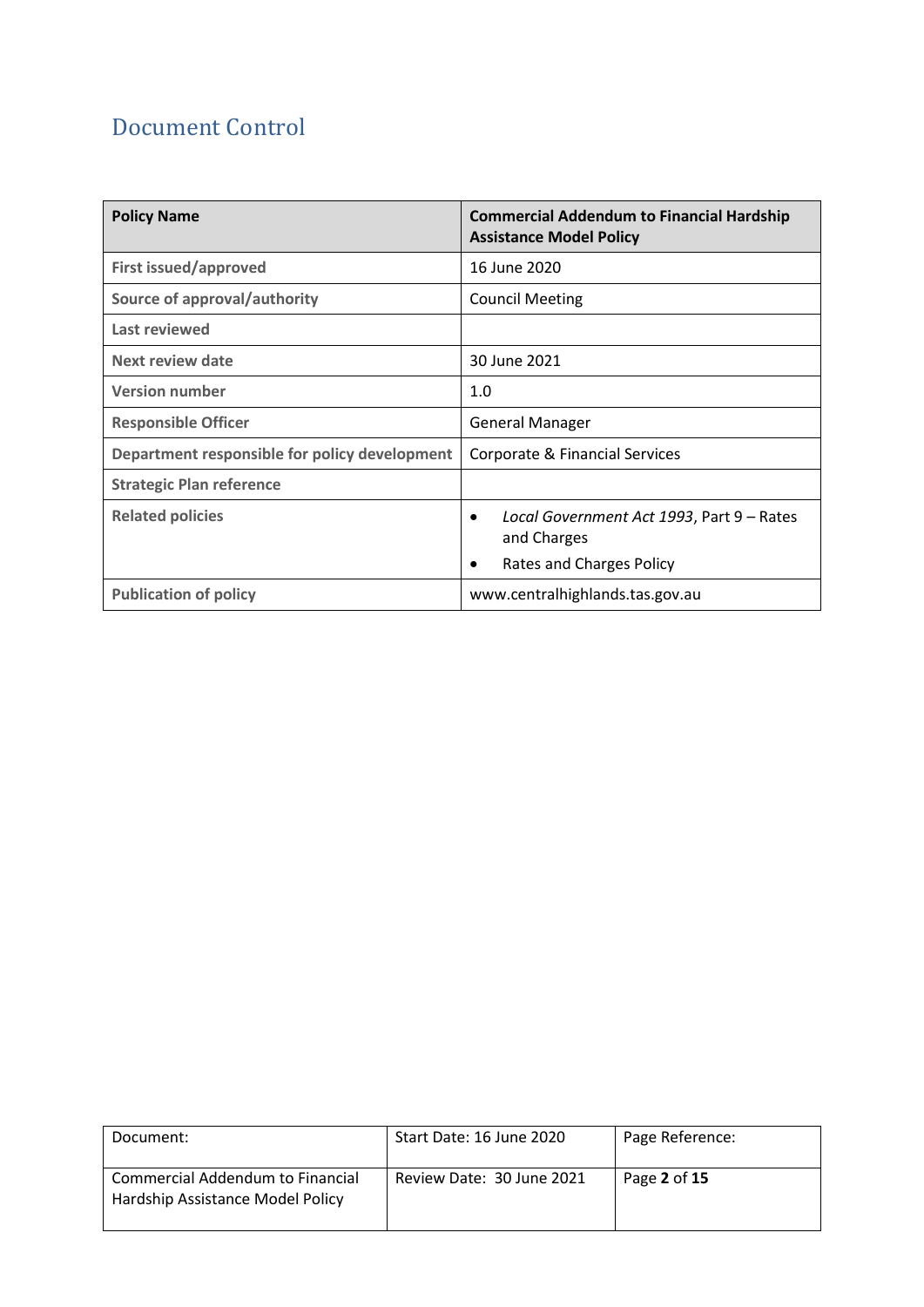# Contents

| $\mathbf{1}$ |     |  |
|--------------|-----|--|
|              | 1.1 |  |
|              | 1.2 |  |
|              | 1.3 |  |
|              | 1.4 |  |
| $2^{\circ}$  |     |  |
|              | 2.1 |  |
|              | 2.2 |  |
|              |     |  |
|              |     |  |
| 3            |     |  |
|              | 3.1 |  |

| Document:                                                            | Start Date: 16 June 2020  | Page Reference: |
|----------------------------------------------------------------------|---------------------------|-----------------|
| Commercial Addendum to Financial<br>Hardship Assistance Model Policy | Review Date: 30 June 2021 | Page 3 of 15    |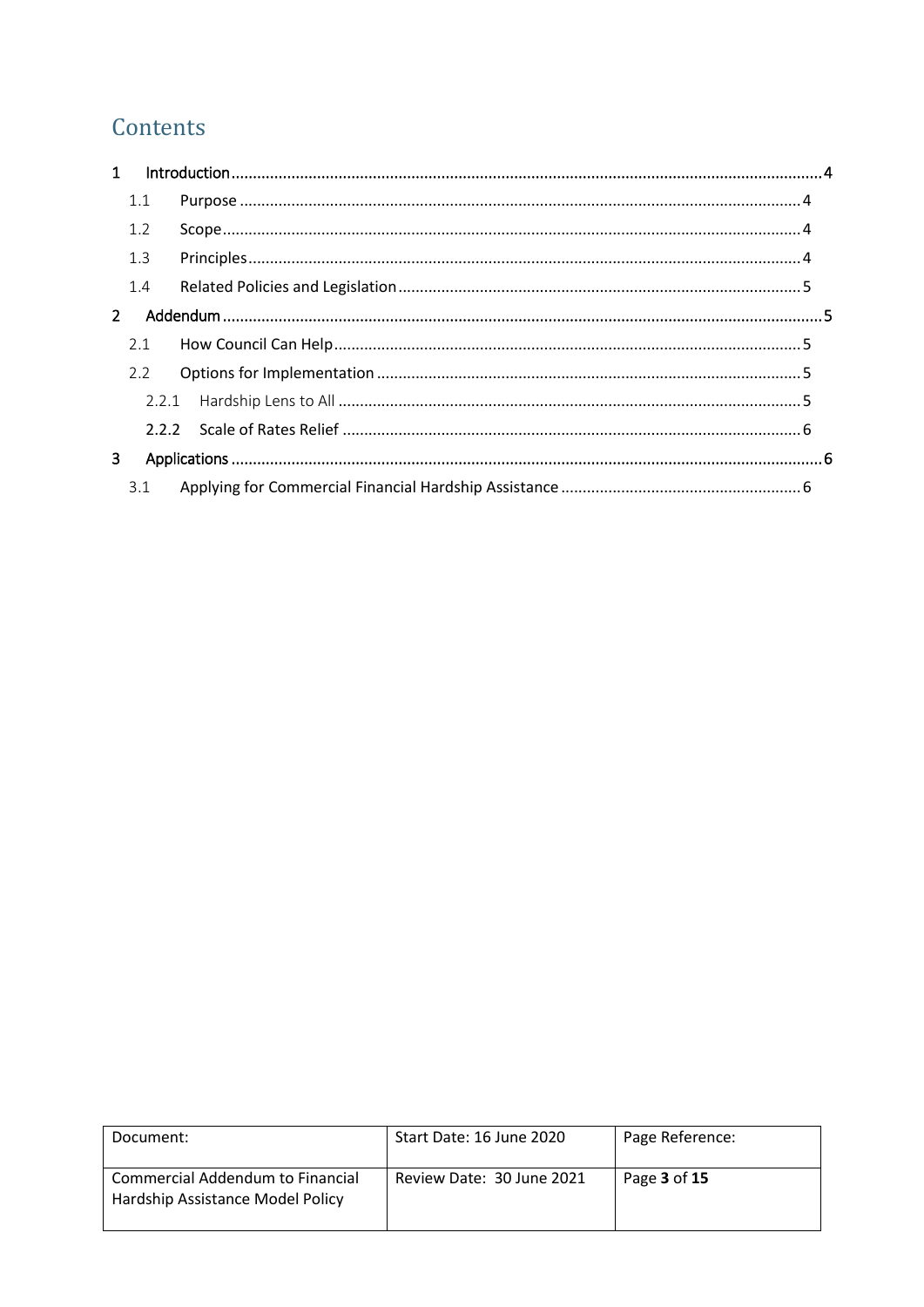# <span id="page-3-0"></span>1 **Introduction**

### <span id="page-3-1"></span>1.1 Purpose

The Financial Hardship Assistance Policy ('Hardship Policy') enables Council to assist community members who are suffering financial hardship by providing an appropriate level of relief from Local Government rates.

An Addendum to the Hardship Policy has been provided to achieve a consistent approach to rates assistance for commercial operators across the municipality.

This Addendum is intended to be supplementary to any other public benefit concessions policy or any other economic relief measure that Council may implement.

### <span id="page-3-2"></span>1.2 Scope

The Commercial Addendum applies to commercial/business ratepayers within the Valuer General land use code – 'Commercial' who are experiencing hardship due to the loss of operating revenue or reduced disposable income..

It is not intended to be used to maintain financial positions for those who do not need it and are not genuinely impacted by serious financial hardship.

### <span id="page-3-3"></span>1.3 Principles

The principles, as outlined in the Hardship Policy are:

- (1) Consistent, equitable and respectful treatment of all residents and ratepayers that is sensitive to their specific circumstances.
- (2) Maintaining Council's ability to provide essential services to our community through appropriately applied rating.
- (3) Assisting ratepayers who are suffering serious financial hardship, so that they may overcome these circumstances and return to financial stability and contributing equitably to local services.
- (4) Ensuring that those able to contribute to local services continue to do so.
- (5) Minimising the opportunity for misuse, exploitation or fraud by ensuring decisions made to provide special relief or assistance are supported by sufficient evidence.
- (6) Maintaining confidentiality and privacy of applicants and ratepayers, their applications and any information provided.

One additional principle applies to this Commercial Addendum. That is, the principle of proportionality – namely, that any agreed arrangements will take into account both individual and community wide circumstances (such as the COVID-19 pandemic) on commercial ratepayers, with specific regard to their revenue, expenses, and profitability.

| Document:                                                            | Start Date: 16 June 2020  | Page Reference: |
|----------------------------------------------------------------------|---------------------------|-----------------|
| Commercial Addendum to Financial<br>Hardship Assistance Model Policy | Review Date: 30 June 2021 | Page 4 of 15    |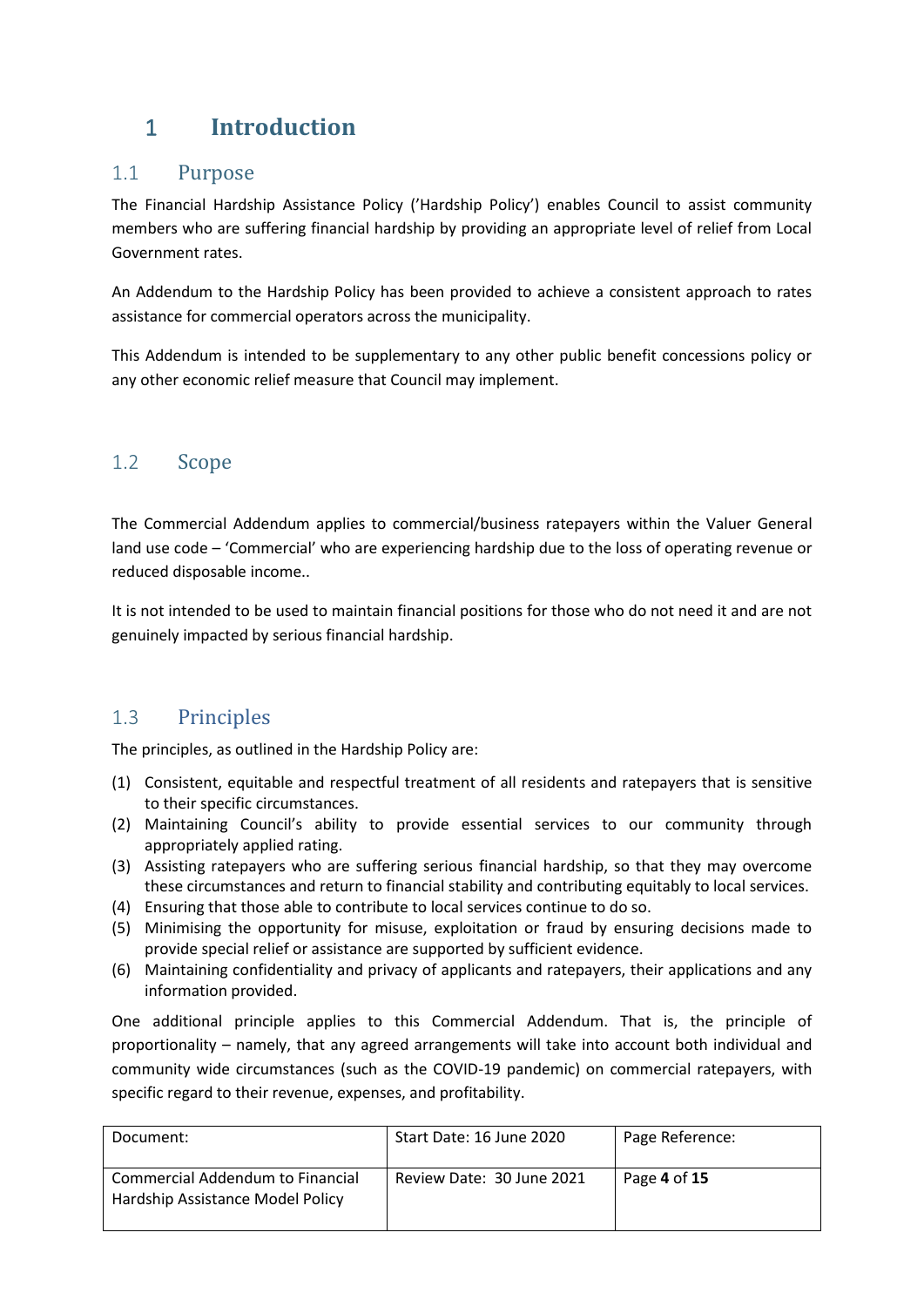### <span id="page-4-0"></span>1.4 Related Policies and Legislation

- $\triangleright$  This Addendum relates to and depends on other Council policies, as well as Tasmanian Government legislation, including:
- $\triangleright$  Local Government Act 1993, Part 9 Rates and Charges<sup>1</sup>, particularly:
- $\triangleright$  Section 86A General principles in relation to making or varying rates
- $\triangleright$  Sections 125-127 Postponement of payment
- $\triangleright$  Section 128 Late payments
	- o Section 129 Remission of rates
- *COVID-19 Disease Emergency (Miscellaneous Provisions) Act 2020*
- *COVID-19 Disease Emergency (Commercial Leases Code) Act 2020*
- Rates and Charges Policy (pursuant to section 86B of the *Local Government Act 1993*).

## <span id="page-4-1"></span>2 **Addendum**

### <span id="page-4-2"></span>2.1 How Council Can Help

The Local Government Act 1993 provides Council with three methods of rate relief:

- 1. Postponing rate payments (sections 125-127);
- 2. Remission of late payment penalties or interest (section 128); and
- 3. Remission of rates (section 129).

Remission of any rates is reserved only for the most serious and exceptional of financial hardship cases. Even in these cases, deferral of rate payments must be applied for and granted first, before an application for rates remission can be considered – see the Hardship Policy for further information.

### <span id="page-4-3"></span>2.2 Options for Implementation

The Hardship Policy and Addendum were developed and implemented in response to the 2020 COVID-19 pandemic. The circumstances surrounding the pandemic were unprecedented. However, serious hardship can occur at any time.

With this in mind, Council may choose any one or more of the following approaches (i.e. relief by rates category, a hardship lens to all, and/or scale of rates relief) in providing commercial rates relief (i.e. deferral arrangements and remissions).

### <span id="page-4-4"></span>2.2.1 Hardship Lens to All

Providing assistance to commercial ratepayers who are able to supply evidence of financial hardship.

Evidence may include, for example, one or more of the following:

- Details of closure including Government enforced closure as a requirement of COVID-19;
- Tenant correspondence requesting relief (if applicable);

| Document:                                                            | Start Date: 16 June 2020  | Page Reference: |
|----------------------------------------------------------------------|---------------------------|-----------------|
| Commercial Addendum to Financial<br>Hardship Assistance Model Policy | Review Date: 30 June 2021 | Page 5 of 15    |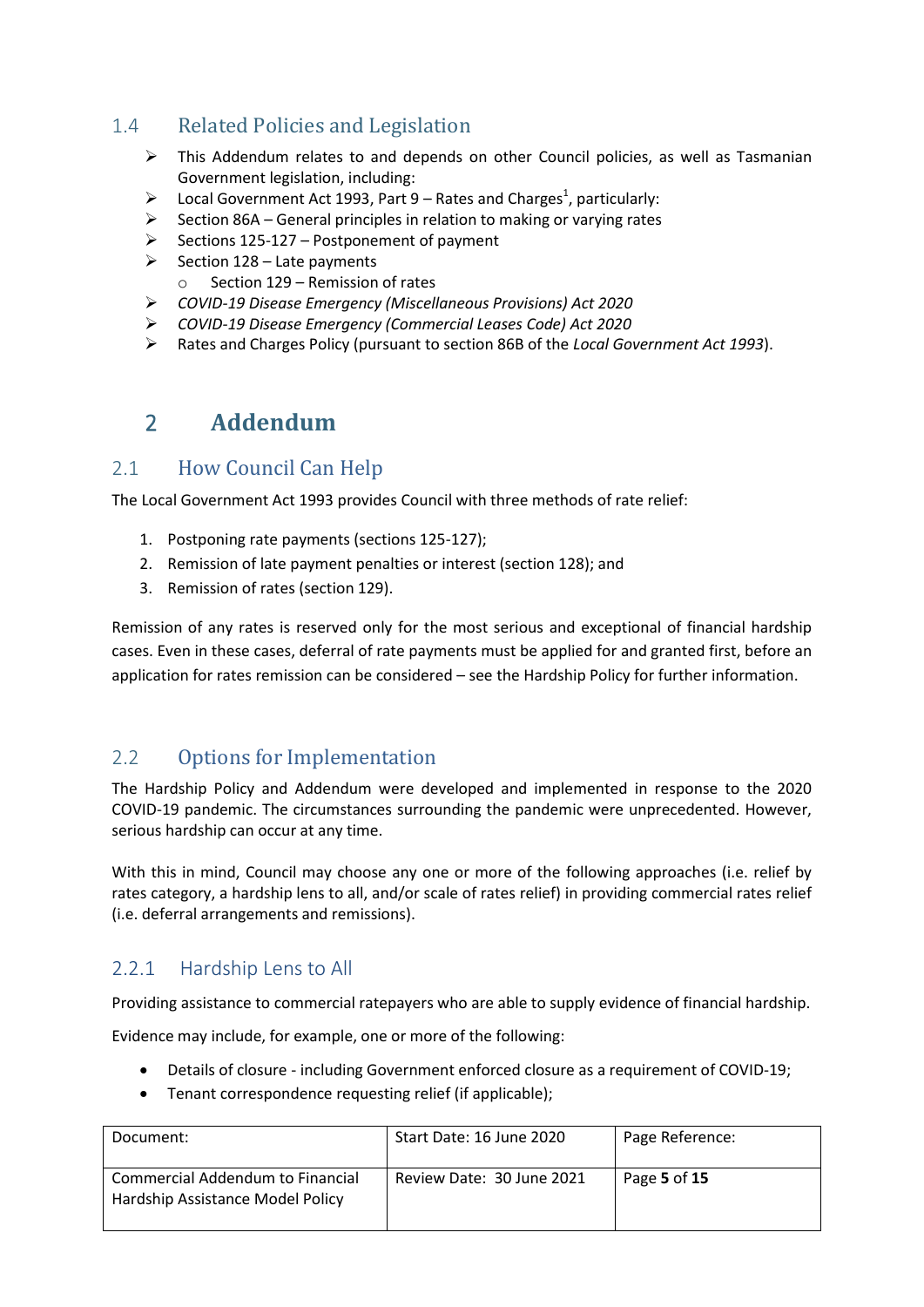- Accountant Statement;
- Statutory Declaration; and
- Other documentation demonstrating that your business is experiencing financial hardship.

All arrangements to support businesses will be proportionate to the evidence of hardship provided.

**Businesses eligible for the JobKeeper Program will automatically be treated as experiencing genuine financial hardship.** 

### <span id="page-5-0"></span>2.2.2 Scale of Rates Relief

The following sets out an eligibility scale of rates relief measures based on a business's loss of revenue (due to COVID-19).

Council will apply the following to businesses experiencing loss of revenue (compared to the same period in the previous year):

- Between 75-100% a rates waiver;
- Between 50-75% a rates deferral, negotiated payment terms and/or waiver of penalty and interest charges;
- Between 30-50% negotiated payment terms and/or waiver of penalty and interest charges;
- $\bullet$  Between 0-30% would prima facie receive no benefit unless they show individual cause<sup>1</sup>.

<span id="page-5-1"></span>The value of any waiver will be capped at \$1000.

## 3 **Applications**

### <span id="page-5-2"></span>3.1 Applying for Commercial Financial Hardship Assistance

To seek Commercial financial hardship assistance from Council, an application must be made in writing, addressed to the General Manager, and submitted as follows:

- Submitted via online form at:<http://centralhighlands.tas.gov.au/>
- **•** Emailed to Council@Centralhighlands.tas.gov.au; or
- Mailed to PO Box 20, Hamilton TAS 7140.

Applications must:

- Demonstrate and provide evidence for financial hardship and circumstances;
- Describe the type of assistance sought, being:
	- o Postponing rate payments (a deferral arrangement);
	- o Remission of late payment penalties or interest; and/or
	- o Remission of rates (in the most serious and exceptional of financial hardship cases);
- $\triangleright$  Address the requirements of the relevant subsections of the Hardship Policy (e.g. How Council Can Help – deferral with the intention of remission).

| Aligned with the JobKeeper Program                                   |                           |                 |
|----------------------------------------------------------------------|---------------------------|-----------------|
| Document:                                                            | Start Date: 16 June 2020  | Page Reference: |
| Commercial Addendum to Financial<br>Hardship Assistance Model Policy | Review Date: 30 June 2021 | Page 6 of 15    |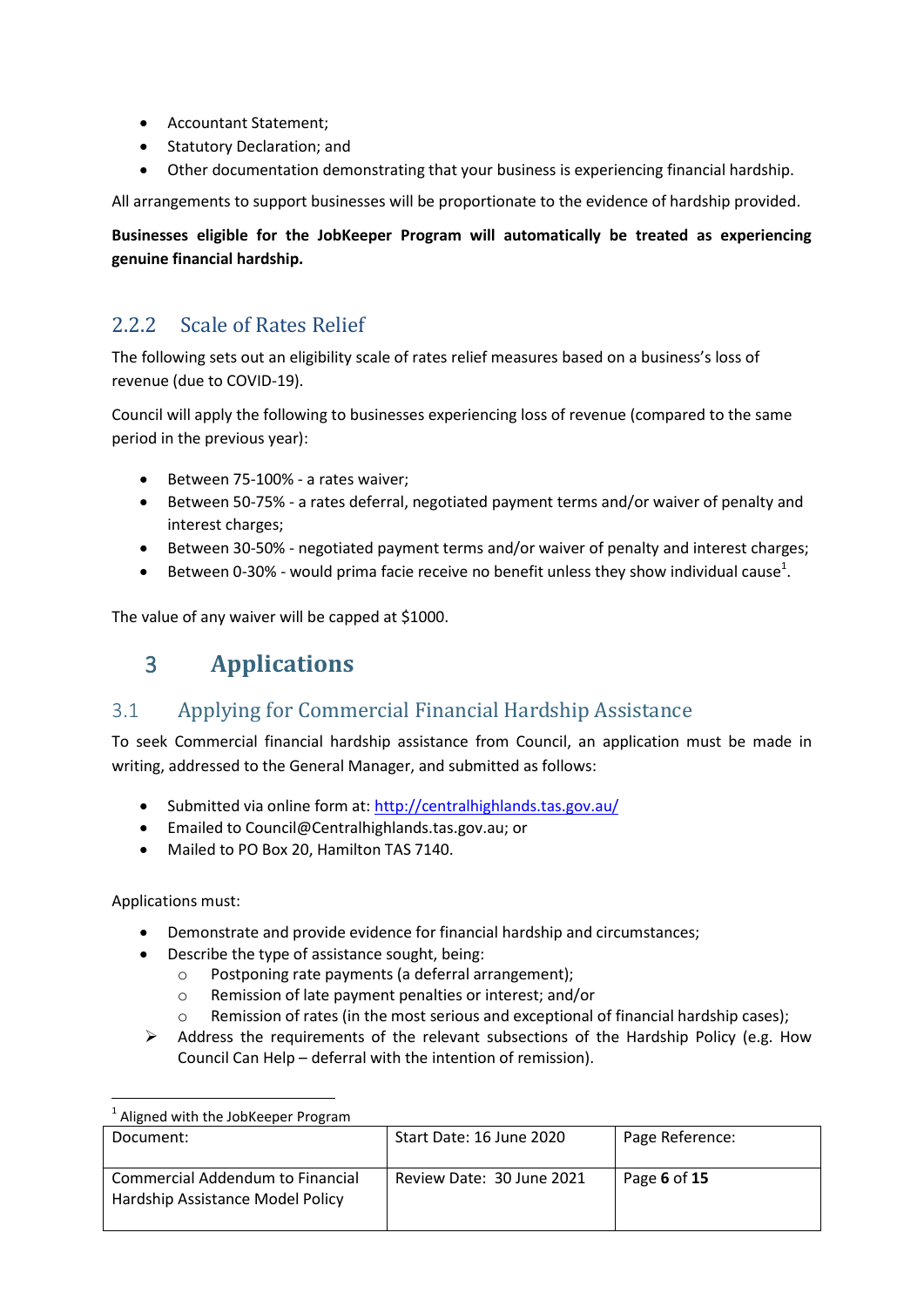See Policy No. 2020 – 57 Financial Hardship Assistance Model Policy for information on the assessment of applications.

If Councillors have any questions or concerns the General Manager will refer the questions to the Chief Executive Officer from the Local Government Association of Tasmania.

| Document:                                                            | Start Date: 16 June 2020  | Page Reference: |
|----------------------------------------------------------------------|---------------------------|-----------------|
| Commercial Addendum to Financial<br>Hardship Assistance Model Policy | Review Date: 30 June 2021 | Page 7 of 15    |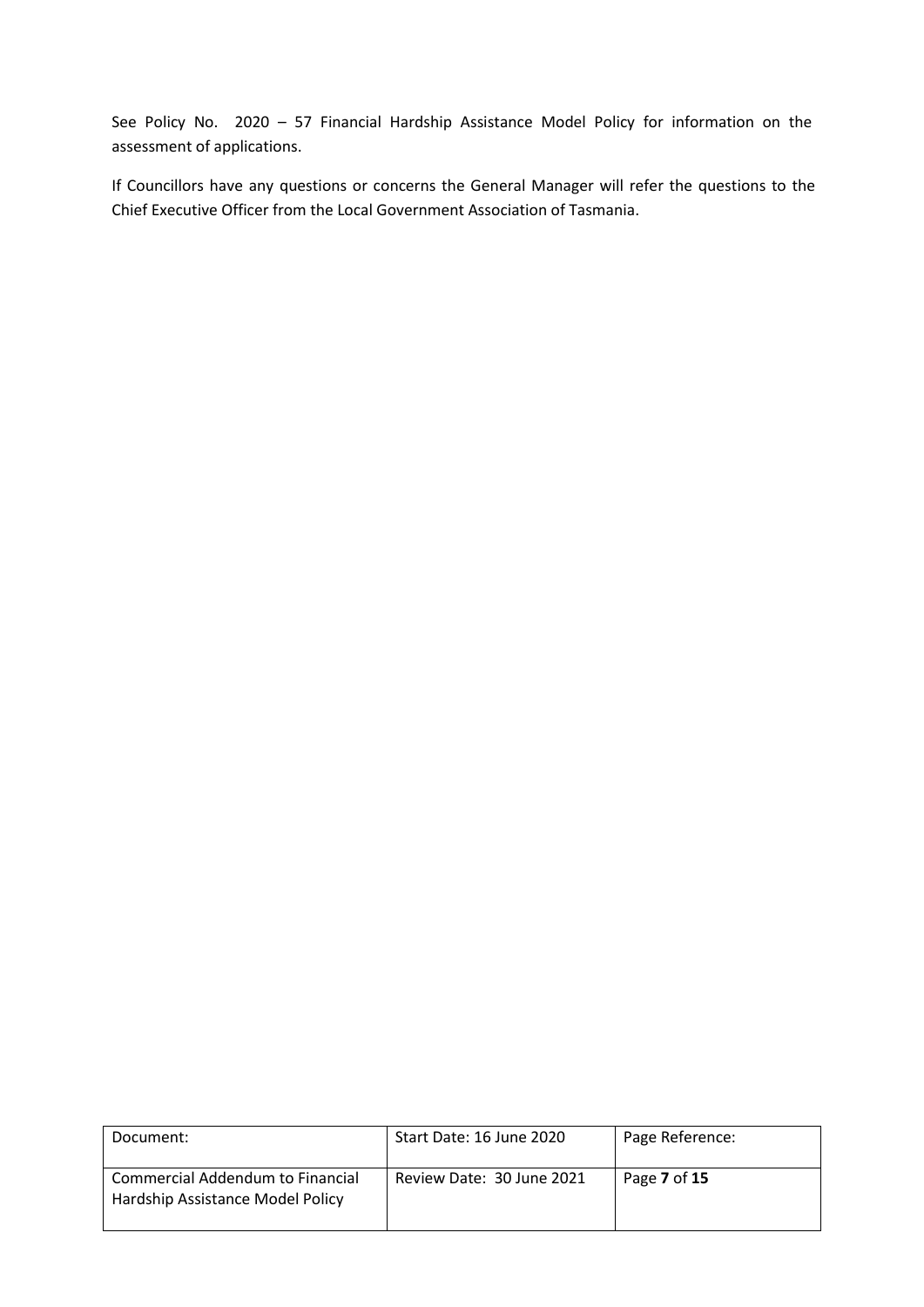

# **Application for Financial Hardship Assistance**

If you are a Central Highlands Council ratepayer, you may be eligible for hardship assistance in the payment of overdue rates and charges where you are experiencing genuine and serious financial hardship due to the COVID-19 Pandemic.

Ratepayers and tenants are encouraged to apply for assistance as soon as possible.

### **Applicant Information**

This application is to apply the following concession(s) on the basis of financial hardship (**please select at least one**):

- ☐ Postponing rate payments (extension of time);
- ☐ Waiver of late payment penalties or interest for the period of financial hardship; or
- ☐ Rates remission.

Remission of any rates is reserved only for the most serious and exceptional of financial hardship cases. Even in these cases, deferral of rate payments must be applied for and granted first, before an application for rates remission can be considered.

If you are applying for assistance for more than one property you must complete an application for each property, as the nature, type and ownership of each may differ.

| Document:                                                                          | Start Date: 16 June 2020  | Page Reference: |
|------------------------------------------------------------------------------------|---------------------------|-----------------|
| <b>Commercial Addendum to Financial</b><br><b>Hardship Assistance Model Policy</b> | Review Date: 30 June 2021 | Page 8 of 15    |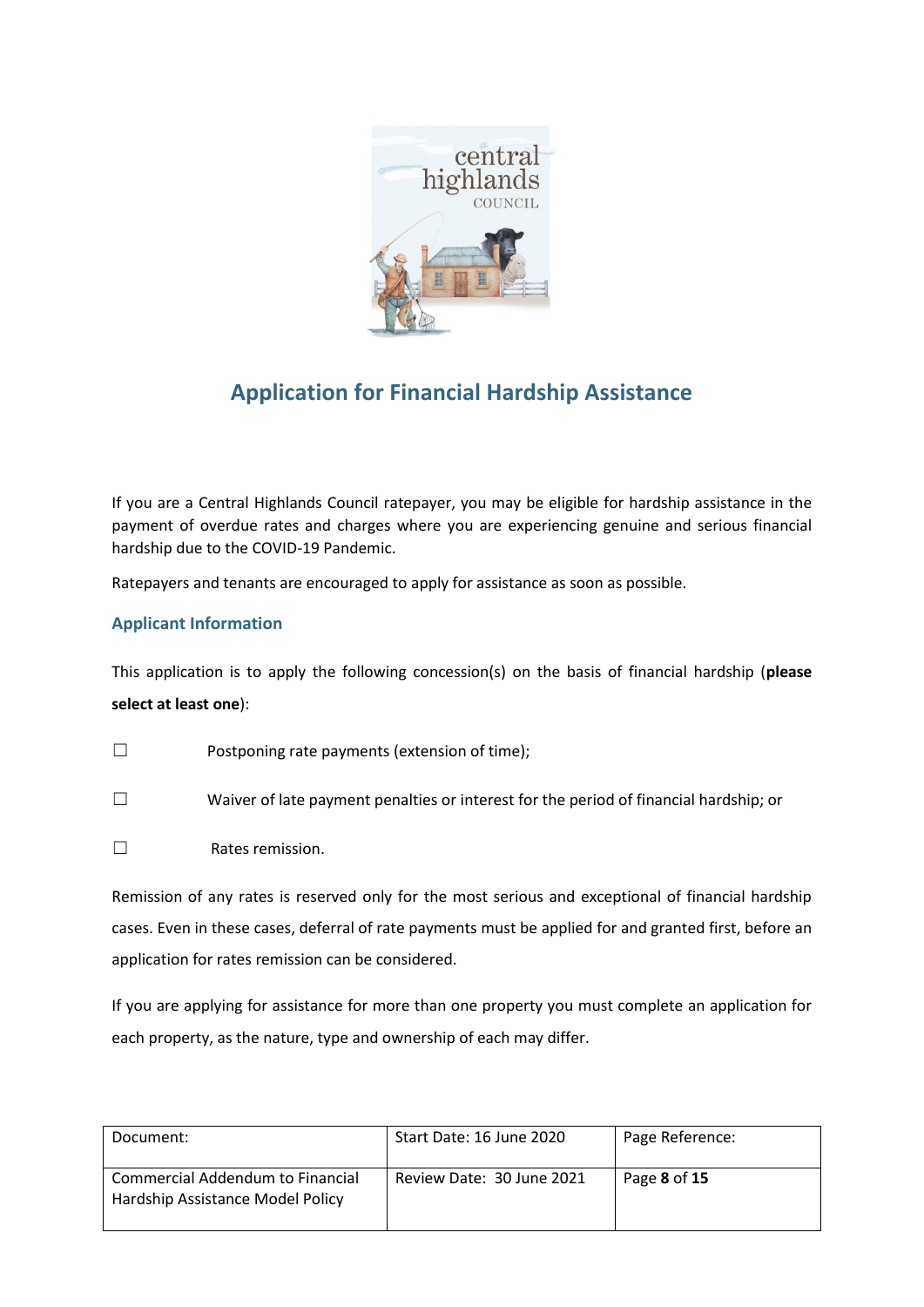The following questions are designed to provide the Council with as much information as possible to assist in the application assessment process.

| Name of the Property<br>Owner(s):                            |  |  |
|--------------------------------------------------------------|--|--|
| <b>Name of Applicant:</b>                                    |  |  |
|                                                              |  |  |
|                                                              |  |  |
|                                                              |  |  |
|                                                              |  |  |
| Please tell us why you are applying for hardship assistance: |  |  |
|                                                              |  |  |

| Are you the owner of the property?          | Yes II             | No l              |
|---------------------------------------------|--------------------|-------------------|
| For what type of property are you applying? | Residential $\Box$ | Commercial $\Box$ |
| Is the property a rental property?          | Yes II             | No L              |

### **Rateable Property Details (information as it appears on your rates notice):**

Account Number

| Document:                                                            | Start Date: 16 June 2020  | Page Reference: |
|----------------------------------------------------------------------|---------------------------|-----------------|
| Commercial Addendum to Financial<br>Hardship Assistance Model Policy | Review Date: 30 June 2021 | Page 9 of 15    |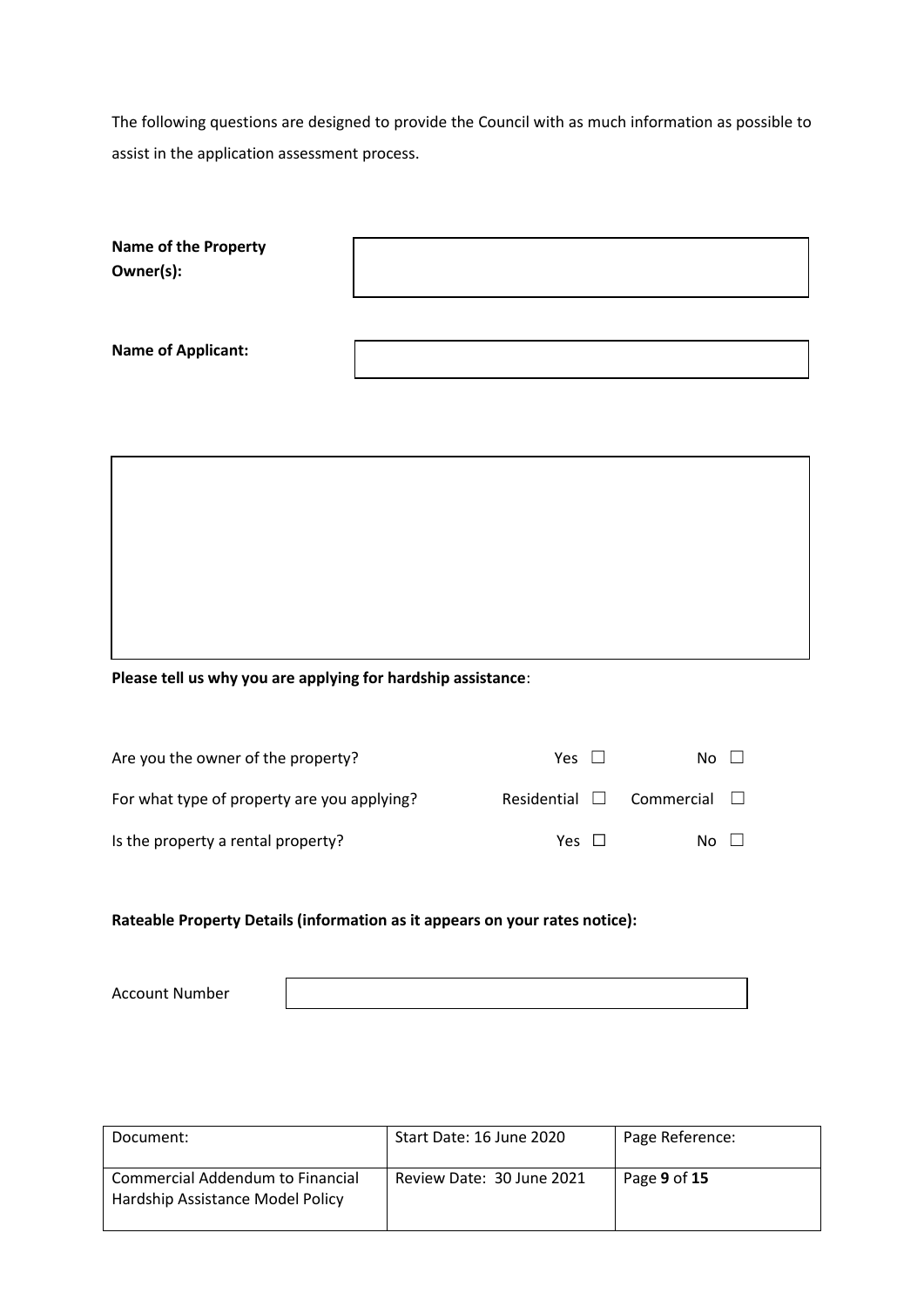| <b>Street Address</b> |          |
|-----------------------|----------|
|                       |          |
|                       |          |
|                       |          |
| Suburb                | Postcode |

#### **Please provide details of how we can contact you:**

| Name          |  |
|---------------|--|
|               |  |
| Phone number  |  |
|               |  |
| Email address |  |

### **For Residential Property Applications ONLY**:

#### **Current Weekly Income Details:**

| Pension or other government benefit (complete details below) | Ś. |
|--------------------------------------------------------------|----|
| Compensation/Superannuation/Insurance or Retirement income   |    |
| Spouse or partners income (if applicable)                    | \$ |
| Other income (rental income, child support)                  |    |
| Interest from banks and financial institutions               | Ś  |
| Total weekly income                                          |    |

| Document:                                                            | Start Date: 16 June 2020  | Page Reference: |
|----------------------------------------------------------------------|---------------------------|-----------------|
| Commercial Addendum to Financial<br>Hardship Assistance Model Policy | Review Date: 30 June 2021 | Page 10 of 15   |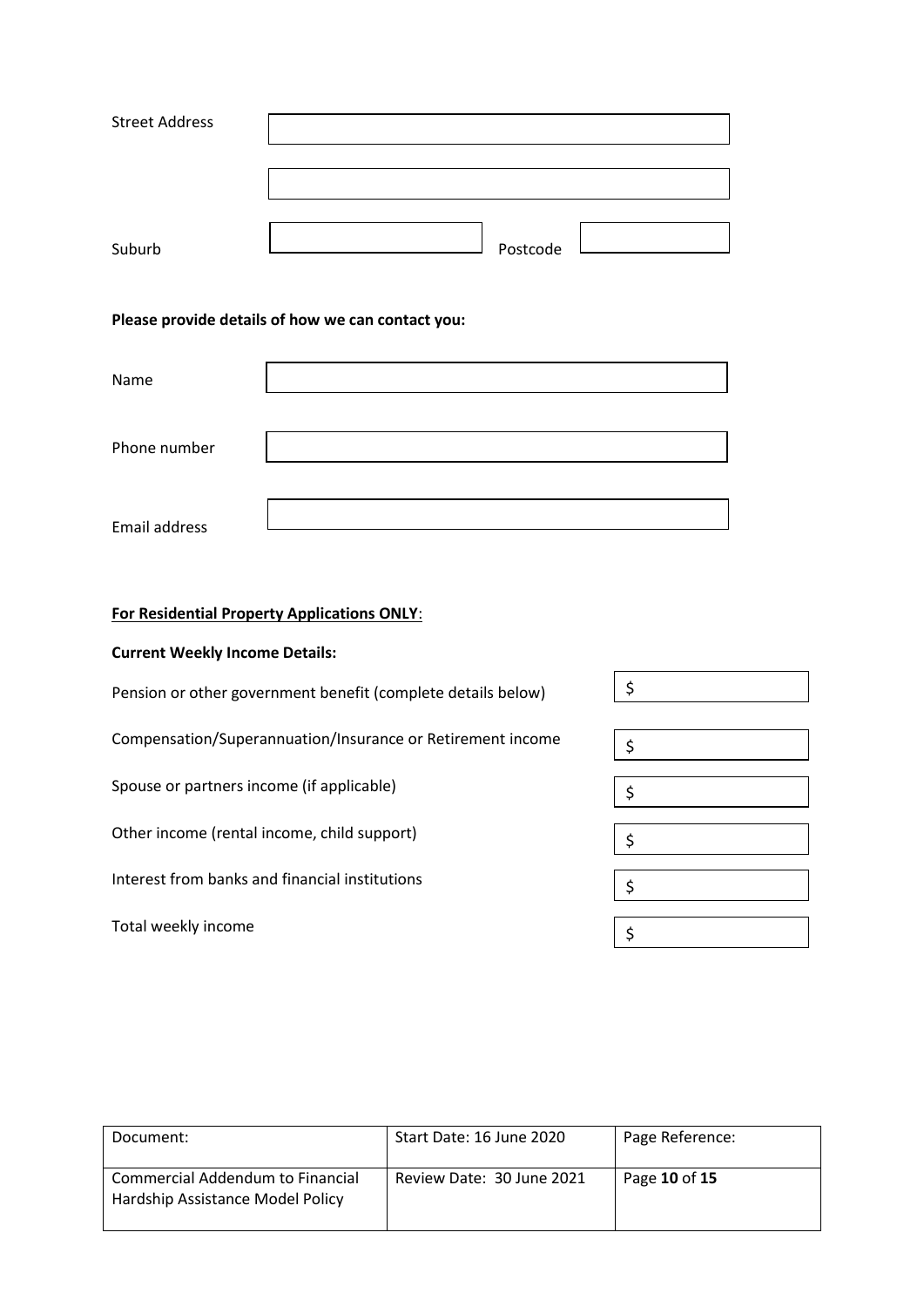| Pension/Benefit details (if applicable):                 |               |     |
|----------------------------------------------------------|---------------|-----|
| Type of Pension/Benefit                                  |               |     |
| DVA or CRN Number                                        |               |     |
| Date of Issue                                            |               |     |
| Expiry                                                   |               |     |
| Do you have a current pensioner remission on your rates? | Yes $\square$ | No. |
|                                                          |               |     |

| Mortgage(s)              | \$ |
|--------------------------|----|
| Other loans/credit cards | \$ |
| <b>Utilities</b>         | \$ |
| Insurance(s)             | \$ |
| Other living expenses    | Ś, |
| Total weekly expenses    | \$ |

**Please attach documentary evidence to assist us to review and assess your hardship application** (noting that as much supporting documentation as possible should be provided).

☐ Evidence of you qualifying for Job Seekers support.

□ Assessment by an independent accredited financial counsellor demonstrating an inability to both pay rates and to rearrange asset portfolios to facilitate payment.

 $\Box$  A statutory declaration from an independent professional, familiar with your circumstances.

 $\Box$  Notice of impending legal action.

**Current Weekly Expenses:**

| Document:                                                            | Start Date: 16 June 2020  | Page Reference: |
|----------------------------------------------------------------------|---------------------------|-----------------|
| Commercial Addendum to Financial<br>Hardship Assistance Model Policy | Review Date: 30 June 2021 | Page 11 of 15   |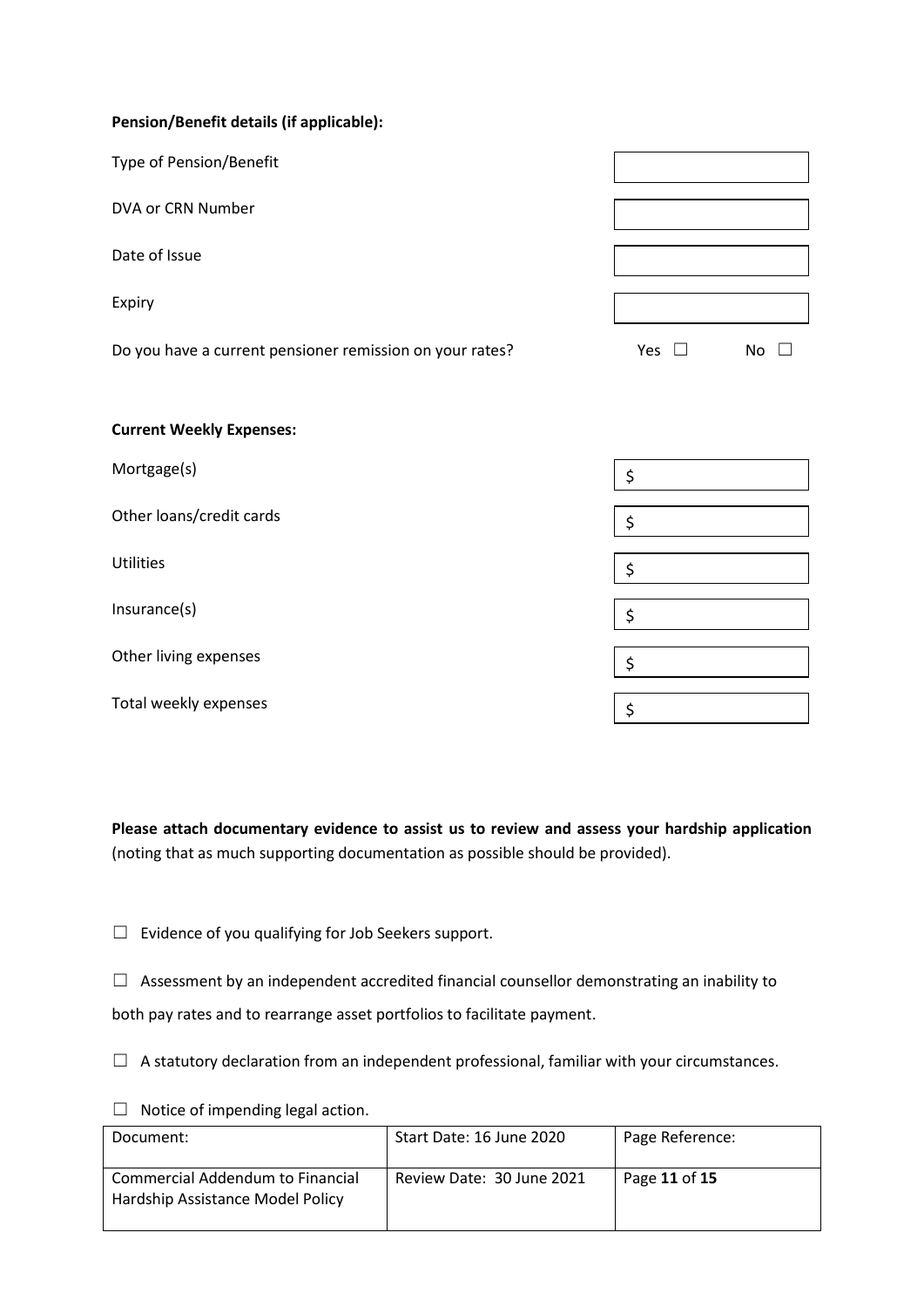$\Box$  Employer notice of redundancy or termination of employment.

☐ Letter from charitable organisation regarding loss of employment or inability to provide for basic necessities.

- ☐ Accountant or bank statements and notices.
- $\Box$  Overdue medical bills.
- $\Box$  Letter from doctor verifying inability to earn an income due to illness or carer responsibilities.
- □ Funeral expenses.
- $\Box$  Final notice from school regarding payment of mandatory fees.
- $\Box$  Repossession notice of essential items, like a car or motorcycle.

 $\Box$  Other documentation demonstrating that you are experiencing financial hardship (please describe below):

| Document:                                                            | Start Date: 16 June 2020  | Page Reference: |
|----------------------------------------------------------------------|---------------------------|-----------------|
| Commercial Addendum to Financial<br>Hardship Assistance Model Policy | Review Date: 30 June 2021 | Page 12 of 15   |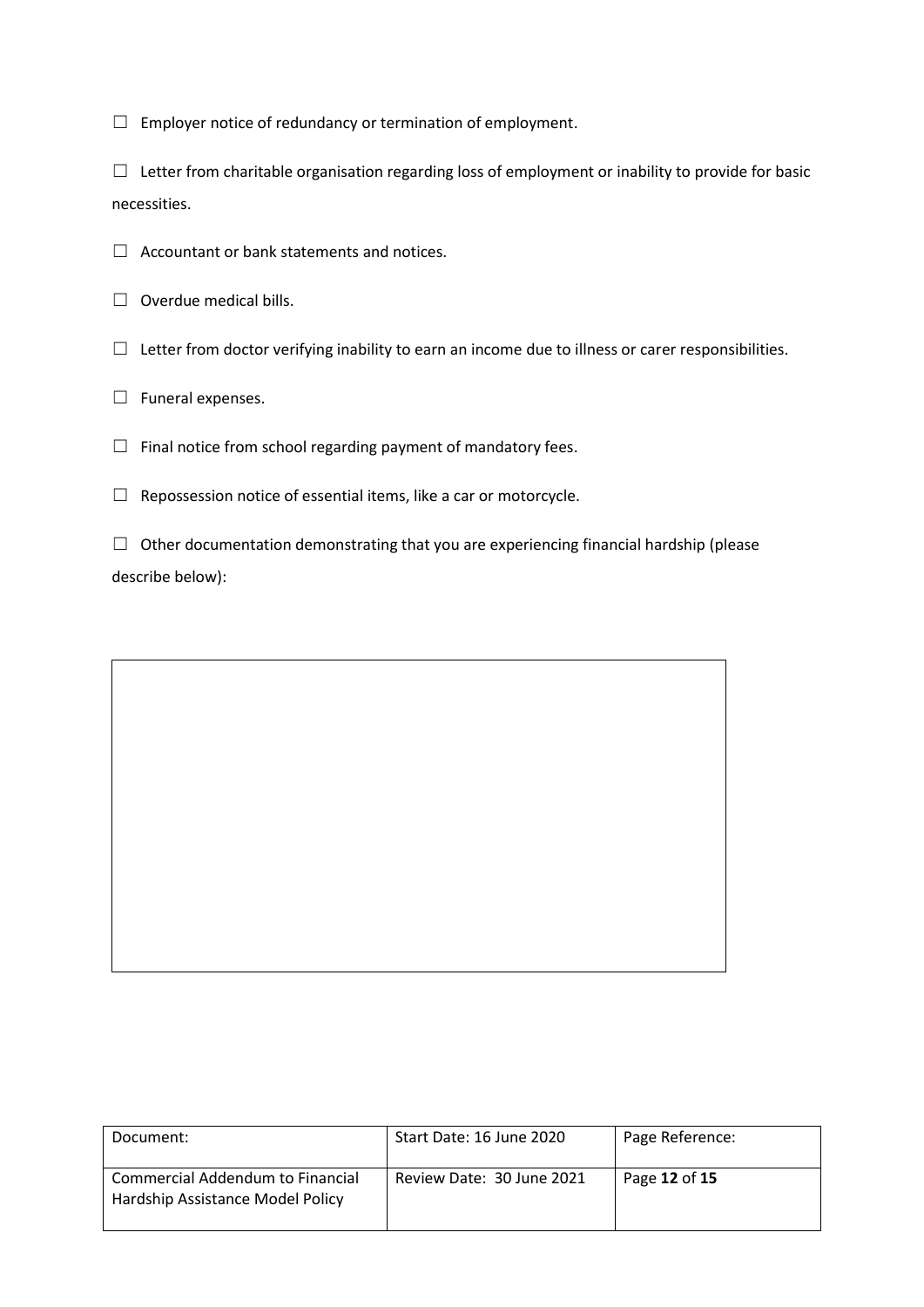#### **For Commerical Property Applications ONLY**:

Company Name:

Who is currently paying rates for this property?

**Please attach documentary evidence to assist us to review and assess your hardship application** (noting that as much supporting documentation as possible should be provided).

 $\Box$  Evidence of your business qualifying for the JobKeeper support package – this alone will qualify as evidence of experiencing genuine financial hardship.

 $\Box$  Assessment by an independent accredited financial counsellor demonstrating an inability to both pay rates and to rearrange asset portfolios to facilitate payment.

 $\Box$  Accountant or bank statements and notices.

- $\Box$  Details of closure including Government enforced closure as a requirement of COVID-19.
- $\Box$  Tenant correspondence requesting relief (if applicable).
- $\Box$  Commerical and leasing arrangements as a direct result of the COVID-19 pandemic;
- $\Box$  A statutory declaration from an independent professional, familiar with your circumstances.
- $\Box$  Notice of impending legal action.

**Please describe and provide other documentation demonstrating the quantum of revenue lost (compared to the same period in the previous year)**:

| Document:                                                            | Start Date: 16 June 2020  | Page Reference: |
|----------------------------------------------------------------------|---------------------------|-----------------|
| Commercial Addendum to Financial<br>Hardship Assistance Model Policy | Review Date: 30 June 2021 | Page 13 of 15   |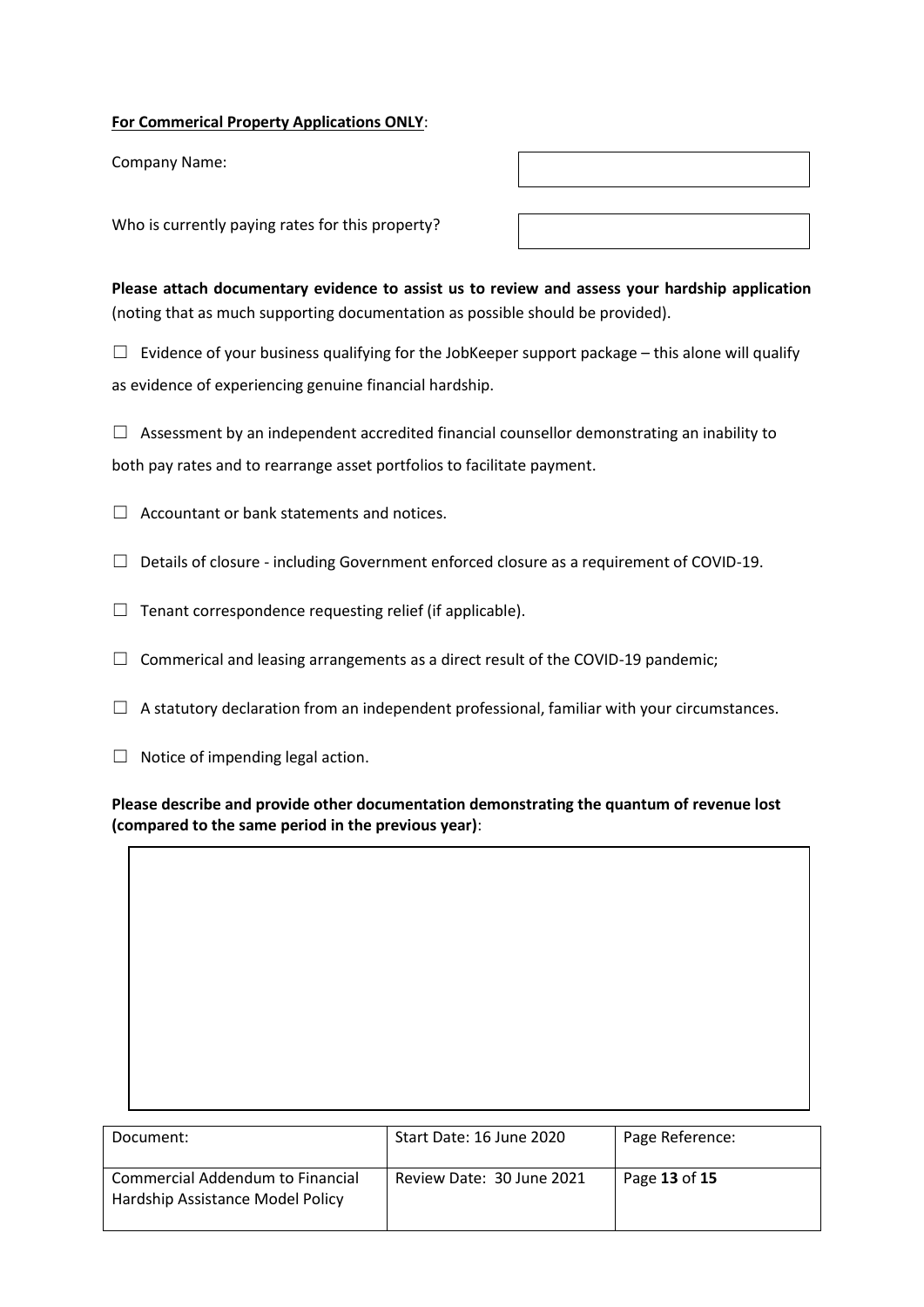#### **Submission and Assessment**

Please make sure your application and documentary evidence is addressed to the General Manager, and submitted as follows:

- Emailed to [council@centralhighlands.tas.gov.au](mailto:council@centralhighlands.tas.gov.au) ; or
- A Mailed to PO Box 20, Hamilton TAS 7140.

Please use the title '**Hardship Assistance Application**' to assist our staff to identify your application quickly. We will be in contact with you as soon as possible to acknowledge your application and provide advice regarding the assessment process. If you have any enquiries or need assistance completing your application, please contact the General Manager.

#### **Declaration and signature**

I confirm that the information provided within this Application for Financial Hardship is accurate, and there have been no misrepresentations or omissions of fact that would otherwise influence the review and decision of Central Highlands Council.

Signature \_\_\_\_\_\_\_\_\_\_\_\_\_\_\_\_\_\_\_\_\_\_\_\_\_\_\_\_\_\_\_\_\_\_\_\_\_\_\_\_\_\_\_

Name \_\_\_\_\_\_\_\_\_\_\_\_\_\_\_\_\_\_\_\_\_\_\_\_\_\_\_\_\_\_\_\_\_\_\_\_\_\_\_\_\_\_\_\_\_\_

Date \_\_\_\_\_\_\_\_\_\_\_\_\_\_\_\_\_\_\_\_\_\_\_\_\_\_\_\_\_\_\_\_\_\_\_\_\_\_\_\_\_\_

#### **Personal Information Protection Statement**

| Document:                                                            | Start Date: 16 June 2020  | Page Reference: |
|----------------------------------------------------------------------|---------------------------|-----------------|
| Commercial Addendum to Financial<br>Hardship Assistance Model Policy | Review Date: 30 June 2021 | Page 14 of 15   |